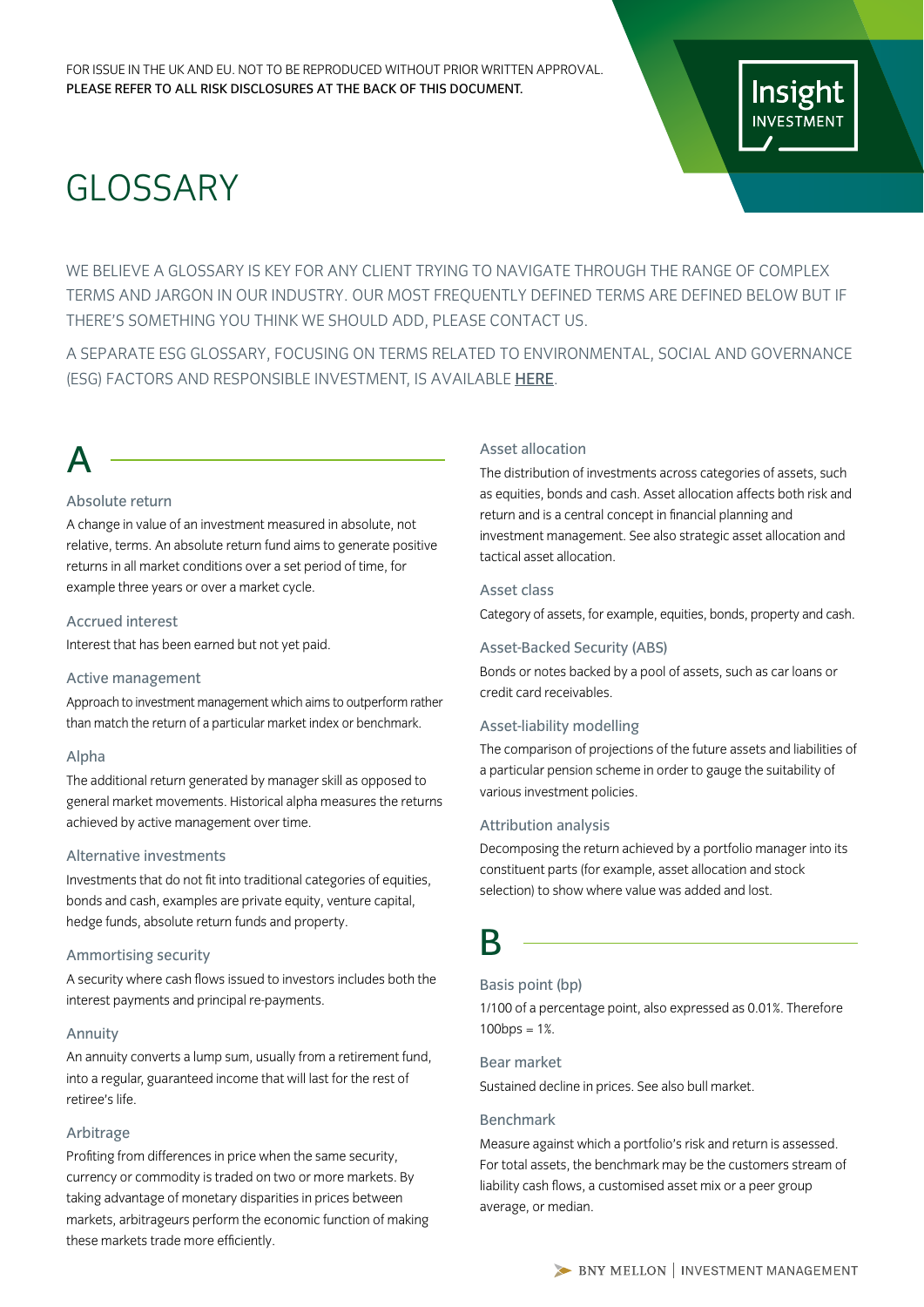#### Beta

Statistical measure of the sensitivity of a security or portfolio to movements in the relevant market, usually calculated by regression analysis. A security with a beta of 1 is expected to move in line with the market; high beta stocks or portfolios (beta greater than 1) are expected to outperform in rising markets and underperform in falling markets; low beta stocks (beta less than 1) are considered to be defensive stocks. Strategies that contain both beta and alpha are exposed to market risk as well as active risk.

## Bid Price

Price at which a security or a unit in a pooled fund can be sold. See also offer price.

## Bid/offer spread

Difference between the buying (offer) and selling (bid) price of a pooled fund unit or a security.

## Bond

A tradeable loan issued by a borrower for a fixed period of time paying interest, known as the coupon, which is fixed at the issue date and is paid regularly to the holder of the bond until it is redeemed at maturity when the principal amount is repaid.

## Book value

Value at which a security is recorded on a balance sheet, usually the cost of buying it, less any depreciation. If securities have been acquired at different times and different periods, the book value will reflect the average buying cost. See also market value.

#### Bottom-up

Approach to investment management that gives priority to the identification and selection of companies to build up an optimum investment portfolio. This approach places emphasis on stock selection within a portfolio. See also top-down.

## Bridge lending/finance

A bridge loan is a type of short-term loan, typically taken out for a period of two weeks to three years, pending the arrangement of larger or longer-term financing. These loans normally have high interest rates and are backed by some form of collateral such as real estate or inventory.

### Broker

An individual or firm that acts as an intermediary between buyers and sellers, usually for payment of a commission. The broker may also buy and sell securities for a profit while fulfilling its role.

## Bulk annuities

An insurance policy that is purchased by pension scheme trustees to better secure members' benefits by removing longevity, investment, interest rate and inflation risks associated with defined benefit pension schemes, either as an asset of the scheme (a buy-in) or by issuance of individual policies to the members (a buy-out).

## Bull market

Period of sustained asset price growth. See also bear market.

### Buy-in

Under an insurance buy-in, trustees typically transfer some of their assets to an insurance company in return for a cashflow stream that reflects the actual pension payments for a portion of the scheme membership (the members insured). The insurance company makes payments to the scheme, which in turn makes payments to the pensioners. The trustees retain the governance responsibility for managing the whole scheme, effectively making the buy-in an asset of the scheme.

## Buy-out

Under an insurance buy-out, trustees typically transfer all their assets and liabilities to an insurance company. The insurer takes on legal responsibility for fulfilling pension obligations to scheme members. The corporate sponsor divests all responsibility for the scheme, and scheme members become policyholders with the insurer. This allows the trustees to wind up the scheme, extinguishing all governance responsibilities.

## C

## Call

A payment on a specified date on a partly paid stock, to be paid by the holder of the allotment letter. More generally, a requirement for an investor to make additional payments in order for an investment to be fully paid up.

## Call Option

The purchaser of a call option has the right, but not the obligation, to buy an asset at a specified price on or before an agreed date. See also put option.

## Cash flow matching

An asset-liability modelling technique that aims to create a portfolio with cash flows equal in timing and magnitude to the target liabilities.

## Central clearing

The process by which a trade between two original counterparties is intermediated by a central counterparty.

#### Central counterparty (CCP) or clearing house

An entity that acts as an intermediary between two trading parties to mitigate against the risk of counterparty default. The CCP becomes the buyer to every seller and the seller to every buyer.

## Certificate of Deposit (CD)

A deposit is made at a bank and the certificate that a deposit has been made is given in return to the lender. This is normally a bearer security. The Certificate of Deposit can then be sold in the secondary market whenever a firm needs cash.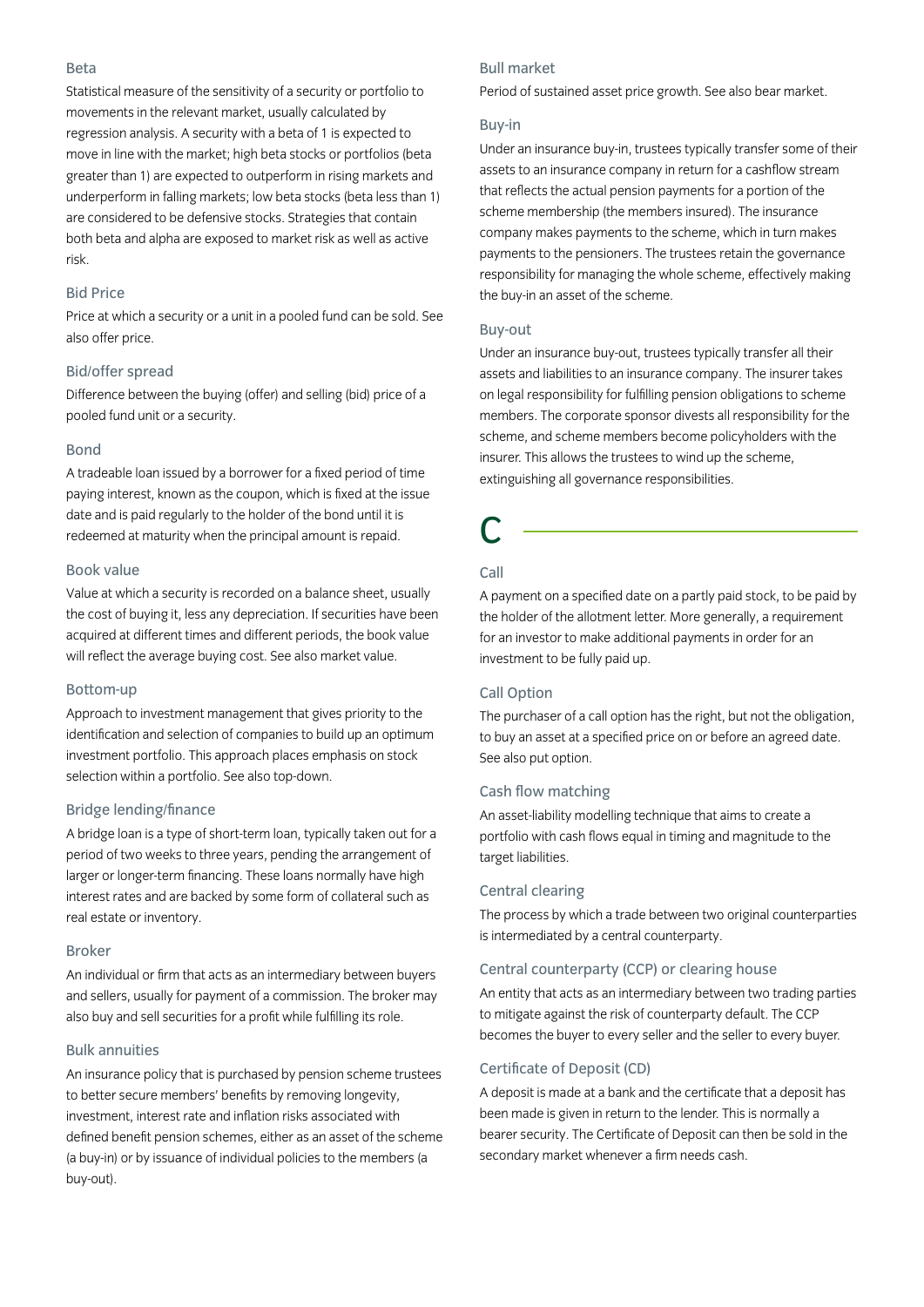## Clean fees

Fund management fees that are all inclusive, to which there will be no extra charges added. Also known as transparent fees. See also dirty fee.

## Clearing member

A member of a central counterparty that clears on its own behalf and on behalf of its customers.

## Closed positions

A derivatives exposure which has been sold or otherwise offset is referred to as a 'closed position'.

## Closed-end fund

A collective investment scheme which issues a fixed number of shares. To buy shares there must also be an investor wishing to sell an equal number of shares. Shares in closed-end funds are often dealt on a stock exchange. Investment Trusts are examples of closed-end funds.

## Collar hedge

A means of stabilising portfolio returns by obtaining protection against a major decline in portfolio value in exchange for the sacrifice of part of the portfolio's appreciation in a major rally. A collar hedge can be achieved through a combination of put options and call options.

#### Collateral

An asset that is accepted by a lender as security.

#### Collateralised Debt Obligation (CDO)

A general, inclusive term to describe securities backed by types of debt obligations such as loans or mortgages.

## Collective investment scheme

Also known as a pooled fund. A vehicle in which a number of investors pool their assets so they can be managed on a collective basis. This usually suits small to medium sized investors wishing to invest in a broad spread of investments, or larger investors wishing to gain exposure to specialised sectors. Shares in a pooled fund are denominated in units that are re-priced regularly to reflect changes in the underlying assets. This allows investors to value their holdings and provides a basis upon which transactions in units can take place. Unit trusts are examples of pooled funds.

#### Commercial paper

Unsecured short-dated debt instrument issued by banks, corporations and other borrowers, usually issued at a discount.

## Commercial paper estate loans (CRE)

Loans secured on commercial property such as offices, hotels, retail parks, industrial parks, leisure and mixed use.

## Constraint

Limits or restrictions imposed on an investment manager in relation to particular securities, sectors or markets. Constraints may be imposed for various reasons, for example, risk reduction or ethical considerations.

## Contract note

Written record of an agreement to buy or sell securities.

#### Convertible security

Any security such as a bond that, under certain conditions, the owner can opt to convert into another security, such as an ordinary share.

#### Convexity

Convexity measures how interest rate sensitivity changes with rates. An investor will prefer a bond with positive convexity to one with a negative convexity.

## Corporate bond

A debt obligation issued by a private or public company.

## Corporate governance

The means by which shareholders govern the management of a company through the use of voting powers.

#### Counterparty

One of the parties to a specific transaction – may be the buyer or seller.

## Country allocation

Integral part of an asset allocation process that selects desired weightings in particular countries and regions.

## Coupon

Nominal interest rate payable (usually six-monthly) on a bond.

## Covenant (bond)

Provisions within a borrowing agreement describing the obligations of a bond issuer to protect the interests of the bond holders. Affirmative covenants require the borrower to take certain actions (for example, retain a certain debt/equity ratio). Negative covenants prohibit the borrower from certain actions (for example, pay out too high dividends). The breach of a covenant might cause the default of the bond.

## Covenant (pension scheme)

The ability and willingness of the sponsor to make good any shortfalls in a scheme's funding. A strong covenant reflects a financially strong sponsoring company, who can be relied upon to rectify funding shortfalls in the pension fund should they emerge. This imparts a degree of investment flexibility and freedom lacking from a pension fund with a weaker covenant from their plan sponsor.

#### Credit default risk

The risk that a loss will be experienced due to a default by the issuer of a bond, or counterparty in a swap transaction.

## Credit Default Swap (CDS)

A credit insurance contract where a premium is paid on a regular basis in return for protection from loss in the event of a default by a specified entity.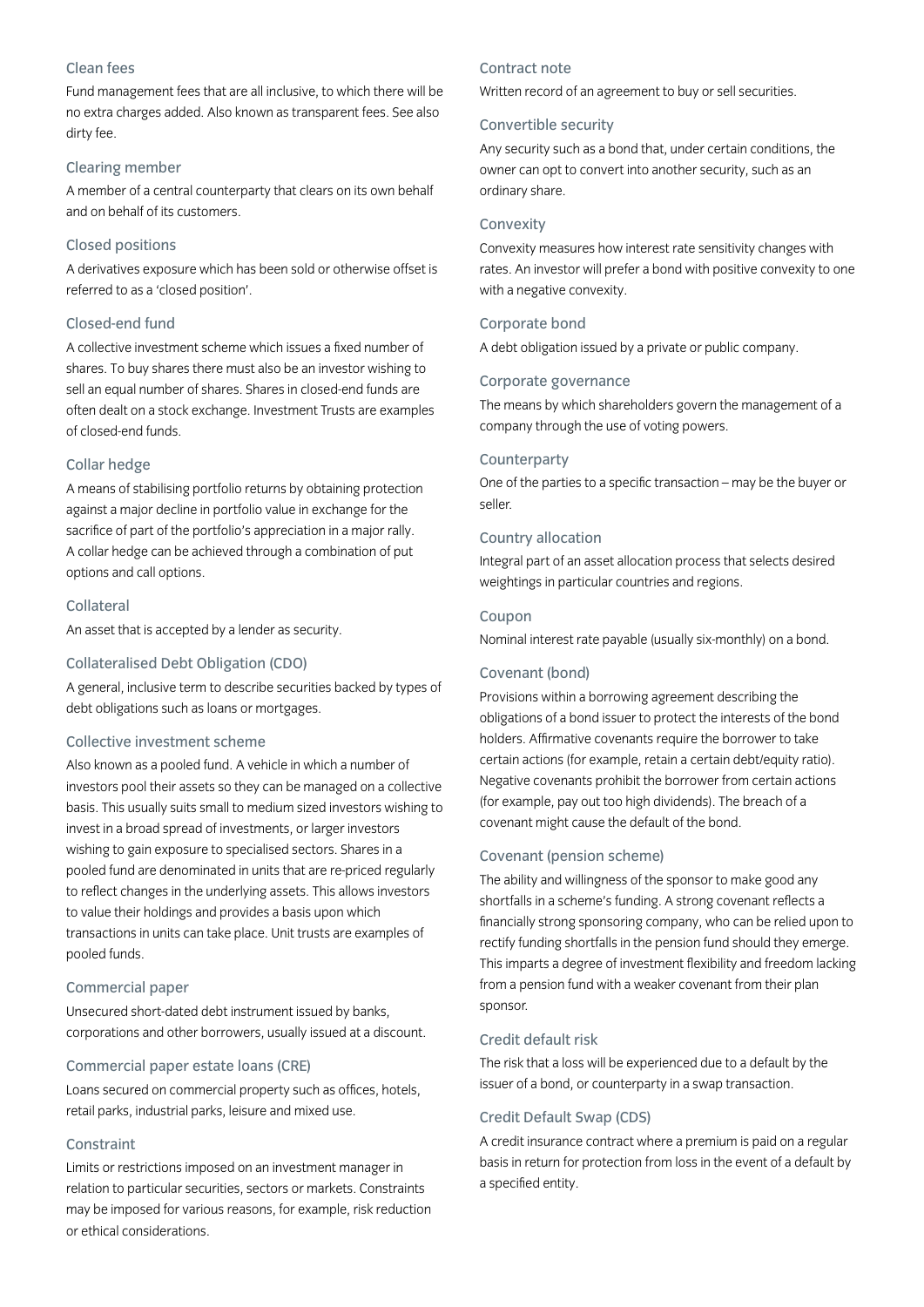## Credit enhancement

A measure of the amount of credit protection given to investors. The amount of credit enhancement depends on both the seniority or tranche of the security and the specific features written into the bond covenant. Credit enhancement is quoted in percentage or basis points and indicates the extent of losses that have to be achieved before there is impairment to the security holder. All things being equal, a larger credit enhancement indicates better protection to the security holder and lower credit risk.

## Credit rating

A measure of the creditworthiness of a bond issue. Generally provided by one of the specialist commercial credit rating agencies (for example Standard and Poors). For example, the highest (most favourable) rating applied to long-term debt by Standard & Poors is AAA.

#### Credit risk

Exposure to loss as a result of counterparty default on a swap, debt or other instrument.

## Credit spread

The difference in yield between a reference security and some benchmark yield (usually the government or swap yield) where the securities are identical in all respects except for credit quality. Credit spreads will generally be higher for companies with lower credit ratings to compensate investors for the additional risk undertaken.

## Currency hedging/currency overlay

Reduction or elimination of exchange rate risk using forward contracts, futures contracts, options or by borrowing in the exposed currency.

#### Currency risk

The risk of incurring losses in the value of overseas investments as a result of movements in international exchange rates. Can also refer to the additional volatility caused by exposure to assets in foreign currencies.

## Custodian

A company that is responsible for the safekeeping of assets, income collection and settlement of trades.

#### Cyclical stock

Security that is particularly sensitive to movements in the business cycle, for example, financial stocks (that are generally interest rate sensitive) and capital goods. See also defensive stock.

## D

## Default

Failure to meet an obligation such as timely payment of interest or principal.

## Deficit

The difference between the present value of assets and the net present value of the projected liabilities they are due to cover.

A deficit is the amount that the assets are under the required value to meet the liabilities. See also funding gap.

#### Defined benefit (DB)

A type of pension scheme where the benefits payable to members at retirement are clearly specified, usually as a percentage of salary at or near retirement. The employer's contributions that are required to ensure that this commitment can be met will vary depending on the scheme's experience (investments, mortality and leavers) and the benefits to be provided. See also final salary scheme.

## Defined Contribution (DC)

A type of pension scheme where the rate of contribution paid by the employer and or the employee is defined (usually as a percentage of salary). The benefits paid to members will depend on the contributions paid into the scheme on behalf of the members, the investment return earned on those contributions and the terms available for converting the fund into a pension at retirement. Also known as a money purchase scheme.

## Derivative

A financial contract whose value is derived from a stock, commodity, interest rate, currency or market index. A stock option, for example, is a derivative security whose value depends on the price of the underlying stock. Derivatives can be used by investors as a speculative tool, or to protect assets against changes in value. See also forward contract, futures contract, call option, put option and swap.

## Discounted Cash Flows (DCF)

The process by which future cash flows (for example, dividends or interest payments) are adjusted to allow for the time value of money to arrive at a value in today's terms.

#### Diversification

A way of reducing risk by spreading investments among a number of different assets and strategies that are not perfectly correlated so that losses in any one asset class may be offset by gains in another.

#### Dividend

Payment from earnings by companies to their shareholders. The level of dividend payments is decided upon by company management.

#### Downgrade

A negative change in the rating of a security. This situation occurs when analysts feel that the future prospects for the security have weakened from the original recommendation, usually due to a material and fundamental change in the company's operations, future outlook or industry.

#### Due diligence

A detailed examination of information, not all publicly available, prior to a transaction. For example an acquisition of one company by another.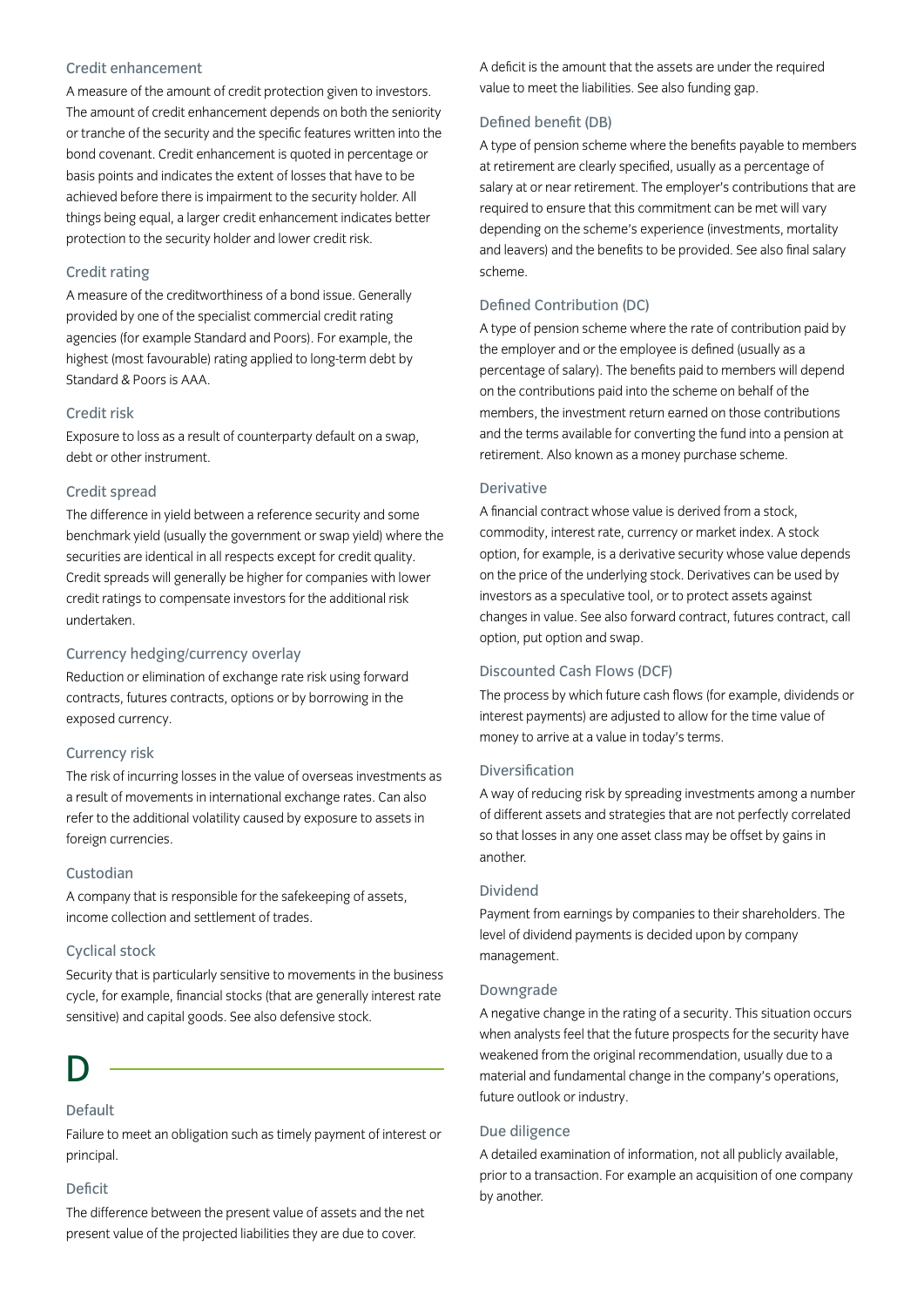## Duration

Average time weighted life of the payment streams from a bond or stream of liability cash flows taking into account the present value of each payment. In practice, duration is a measure of interest rate sensitivity, the longer the duration the more sensitive the present value of the bond or liability to changes in interest rates. See also Macaulay duration.

# E

Environmental, social and governance (ESG) ESG stands for 'environmental, social and governance'.

#### European Market Infrastructure Regulation (EMIR)

European Union regulation on derivatives, central counterparties and trade repositories introduced to improve transparency and reduce the risks associated with derivative markets.

## Exercise price

The price at which an option holder has the right to buy or sell the underlying asset. Also known as the strike price.

## Expiration date

The forward date when a futures contract or other derivative ends. For example, the expiration date for the March 2005 Long Gilt futures contract is 31 March 2005, the day on which all outstanding March 2005 Long Gilt futures contract will be wound up and settled between buyers and sellers.

# F

#### Final salary scheme

The most common type of defined benefit pension scheme. The amount of income received from a final salary scheme pension is based on a proportion of an employee's salary on retirement and the length of time worked for the company. Most commonly, workplace schemes pay one-sixtieth of final pay for each year of membership. The maximum pension receivable under Inland Revenue rules is two-thirds of an employee's final salary. See also defined benefit (DB).

## Financial Reporting Council (FRC)

The FRC is a UK organisation that promotes high quality corporate governance and reporting to foster investment. See frc.org.uk/ About-the-FRC for more information.

## Fixed interest bond

A bond where the regular interest payment or coupon amounts are specified at the time of issue. See also Floating Rate Note (FRN).

## Floating Rate Note (FRN)

A bond or loan instrument whose yield is re-set periodically relative to a reference index, for example the London Inter-Bank Offered Rate (LIBOR), to reflect changes in short or intermediateterm interest rates.

## Forward contract

Contract to buy or sell an asset at an agreed price in the future.

#### Forward exchange rate

Exchange rate fixed today for the purchase or sale of a currency at some future date.

#### Forward interest rate

Interest rate fixed today on a loan to be made at some future date.

## Forward starting interest rate swap

A contractual agreement to enter into an interest rate swap at a specified date in the future.

## Funding gap

The difference between the present value of assets held within the funding portfolio and the Net Present Value (NPV) of projected liabilities they are due to cover.

## Funding/contributions rate

This is the rate at which a sponsoring company of a pension scheme pays contributions into the scheme.

#### Futures contract

An agreement between two parties under which the seller promises to deliver a specific asset on a specific future date to the buyer for a pre-determined price to be paid on the delivery date.

#### Futures margin

When a futures contract is purchased, a deposit (the initial margin) is paid to the futures exchange. This normally represents a few percent of the value of the contract and helps in protecting the exchange against defaults. As the value of the position changes additional payments may be requested (the variation margin).

## G

## Gearing

1) In terms of a portfolio of assets, gearing the portfolio means borrowing cash to purchase more of the required assets so that the exposure to this is greater than the value of the original portfolio. Instead of borrowing, futures contracts are often used for gearing a portfolio. 2) In investment analysis, a highly-geared company is one where small changes in underlying conditions produce big swings in profits. Gearing can be financial, or operational if, for example, a company has large fixed overheads. 3) The amount of a company's total borrowings divided by its share capital. High gearing means a proportionately large amount of debt compared to assets.

#### Gilt

A bond issued by the UK Government in sterling and traded on the London Stock Exchange.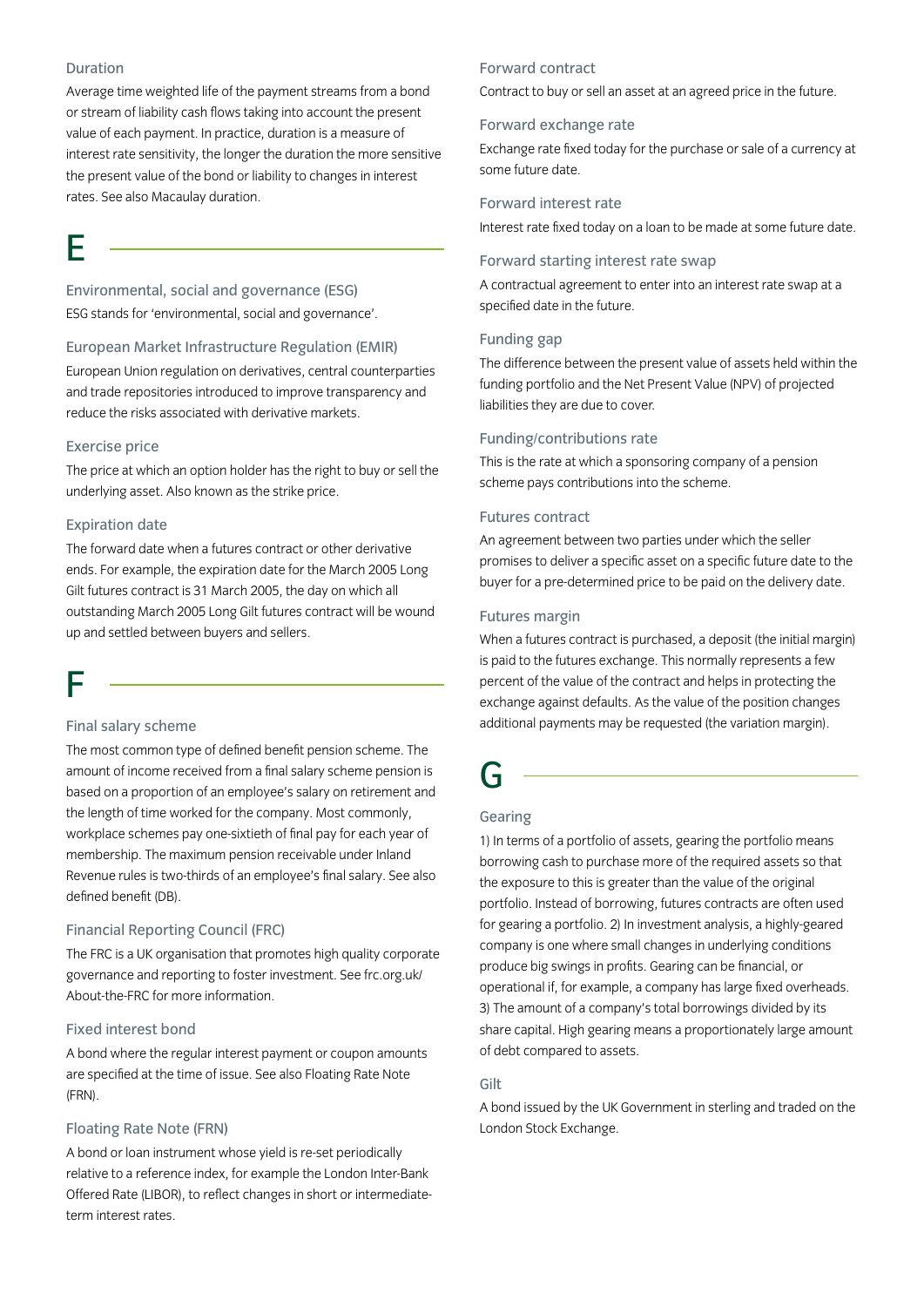## Gilt repos

The practice of selling gilts and simultaneously entering into an agreement to repurchase them at a fixed time and price. A technique used to fund temporary cash shortfalls, to fund long gilt positions, or to gear portfolios by borrowing against gilts. Buying gilts with a resale agreement is called a reverse repo and is a means of lending cash on a collateralised basis.

## Gilt strips

Investors can buy separately either individual coupons or the ultimate principal repayment due on a specific gilt. These separate elements are referred to as principal or coupon strips and are identified by the payment date. The separation process is achieved by 'stripping' the gilt. A key benefit is that the duration of a strip is equal to its term, thus making it easier for pension funds to find securities to match fixed liabilities.

#### Government bond

A long-term coupon-bearing instrument issued by a government to finance its borrowing requirements.

## Green bond

A bond where the issuer specifies that the capital (proceeds) it receives from investors will be used to finance activities which have a positive environmental impact. For more information, please see our ESG glossary available [here](https://www.insightinvestment.com/globalassets/documents/useful-investor-information/esg-glossary.pdf).

## H

## Hedge fund

A fund which seeks to generate investment returns by using non-traditional investment strategies and tools such as short selling, leverage, programme trading swaps, arbitrage and derivatives. Their returns tend to be uncorrelated with standard market indices. They target positive returns in all market conditions.

## Hedging

Action taken to protect the value of a portfolio against a change in market movements. It is normally used to reduce, minimise or eliminate risk, although similar techniques can also be used to speculate in a market.

## High yield bonds

A bond rated 'BB' or below (on Standard & Poor's credit rating scale) because of its high default risk. Also known as a junk bond. High yield bonds pay higher yields in order to compensate bondholders for the additional credit risk over and above less risky (investment grade rated) bonds.

## I

### Impact bond

A bond that specifies its proceeds will be used to have a positive environmental or social impact. For more information, please see our ESG glossary available [here](https://www.insightinvestment.com/globalassets/documents/useful-investor-information/esg-glossary.pdf).

## Index-linked bond

A debt instrument with principal and/or interest payments linked to the performance of an inflation index, for example the Retail Prices Index (RPI).

## Inflation sensitivity (IE01)

The sensitivity of assets or liabilities to a change in inflation expectations is referred to as (measured by) IE01. The higher the measure, the more sensitive the assets/liabilities to a change in inflation expectations.

#### Inflation swap

A contractual agreement where one counterparty agrees to pay a fixed rate on a notional amount in exchange for a payment linked to realised inflation on a notional amount over the term of the contract from the other counterparty.

## Initial margin

This is the returnable collateral that must be deposited by a futures market participant when initiating an open position. It is also required of writers of options.

## Interest rate sensitivity (PV01)

The sensitivity of assets or liabilities to a change in interest rates is referred to as (measured by) PV01. The higher the measure, the more sensitive the assets/liabilities to a change in interest rates.

## Interest rate swap

A contractual agreement to exchange a stream of periodic payments between counterparties. The agreement defines the dates when the cash flows are to be exchanged and the way that they are calculated.

#### Issued share capital

The portion of a company's authorised capital that has been issued by the company.

## Leverage

L

In terms of a portfolio of assets, using leverage means borrowing cash to purchase more assets so that exposure to those assets is greater than the value of the original portfolio. In investment analysis, a highly-leveraged company is one where small changes in underlying conditions produce big swings in profits. Leverage can be financial, or operational if, for example, a company has large fixed overheads. The amount of a company's total borrowings divided by its share capital. High leverage means a proportionately large amount of debt compared to assets.

#### Leveraged loans

Loans extended to companies or individuals that already have considerable amounts of debt. Leveraged loans for companies or individuals with debt tend to offer higher interest rates than typical loans. These rates reflect the higher level of risk involved in issuing the loan. Leveraged loans are also used in the leveraged buy-outs of other companies.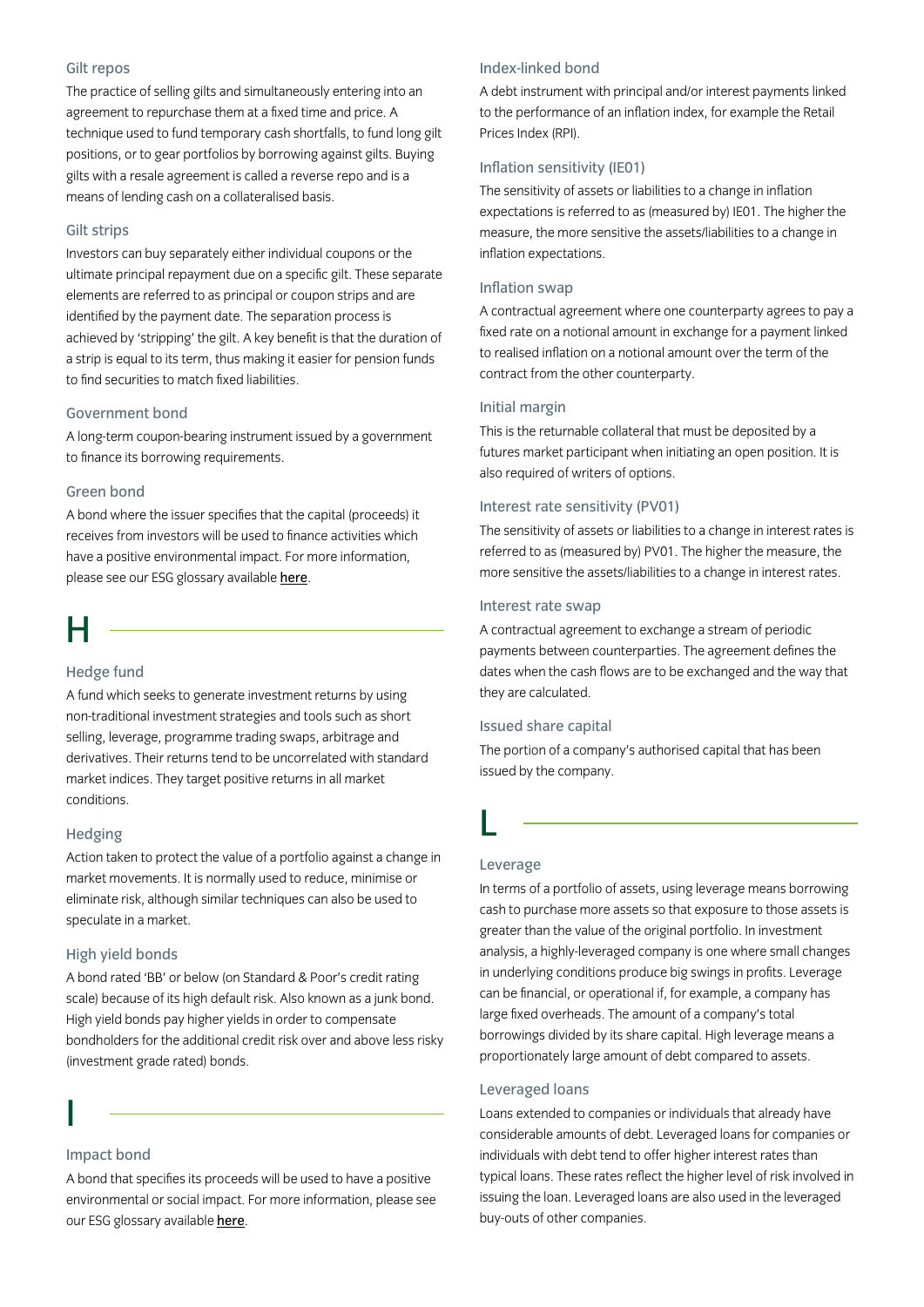## Liabilities

The projected cash flows that a pension scheme, or insurance company, is committed to pay out to its members.

### Liability benchmark

Typically a portion of the scheme's liability cash flows, converted to investible instruments, to which a present value can be assigned and scaled to reflect the trustee's target hedge ratio.

## Liability cashflows

Projections of the future benefit payments of the scheme, usually calculated by the scheme actuary.

### Liability Driven Investment (LDI)

Managing assets directly against projected liabilities in order to ensure that they can be met. Often used by defined-benefit schemes.

## Liability matching

Investing in assets which are sensitive to interest rates and inflation in order to reduce the mismatch between a scheme's assets and its liabilities. The purpose is to reduce the expected volatility of the funding position.

## Libor

The London Interbank Offered Rate is the quoted average index rate at which banks are willing to lend to one another. Libor is commonly used as the rate reference for the floating payments under an interest rate swap and many other derivatives.

## Limited Price Indexation (LPI)

A measure of price inflation used to index the value of pension payments to annual increases in the cost of living. The annual LPI increase is the lower of the increase in the RPI and 5%, with a floor of 0%.

## Liquid asset

An asset that can be readily and inexpensively turned into cash.

## Liquidity

The ease with which buying and selling takes place in the market. Liquidity can be measured by the daily trading volume in a security.

## Liquidity fund

A fund which aims to provide competitive money market rates whilst offering same-day access to cash tied up in the fund.

## Liquidity risk premium (LRP)

In order to overcome investors' desire for liquidity, less liquid assets must offer a higher return to compensate for reduced flexibility.

## London Inter-Bank Bid Rate (LIBID)

The interest rate paid by a bank on Euro currency deposits. It is the rate at which a bank can borrow from other banks.

#### Longevity risk

In defined benefit pension schemes, the risk that members live for longer than is currently expected. That results in pensions being paid for longer than expected, thus costing schemes more money.

## Long trades/positions

The buying of a security such as a stock, commodity or currency with the expectation that the asset will rise in value. In the context of options, the buying of an options contract.

# M

## Margin

Refers to the amount of deposit that an investor has to place with an exchange or counterparty against open derivative positions. Rather like paying a deposit on a buy-now-pay-later agreement, the margin is an indication of an investors' ability to pay. If the derivatives position incurs a loss whilst it is still open, the investor may be asked to increase the margin deposit in order to demonstrate an ability to cover any losses on the investment.

## Market neutral

A long/short fund with no net exposure to the underlying market.

## Mark-to-market

Recording the price or value of a security, portfolio or account according to the market value.

#### Maturity

Length of time until the last interest payment and the principal of a bond is redeemed.

## Maximum drawdown

Maximum drawdown refers to the greatest possible percentage loss of capital an investor could have experienced from owning a particular asset. It can be calculated as the percentage drop from the asset's highest achieved unit price to any subsequent lowest unit price.

#### Money market

The market for short-term loans and cash deposits.

## Money weighted rate of return (or internal rate of return)

Actual return achieved over a period that does not adjust for the timing of cash flows. It is therefore not suitable for comparative analysis of an investment manager's performance if external cash flows are beyond the manager's control. See also time weighted rate of return.

#### Mortgage Backed Securities (MBS)

An investment instrument that represents ownership of an interest in a pool of mortgages. Principal and interest from the individual mortgages are used to pay principal and interest on the MBS.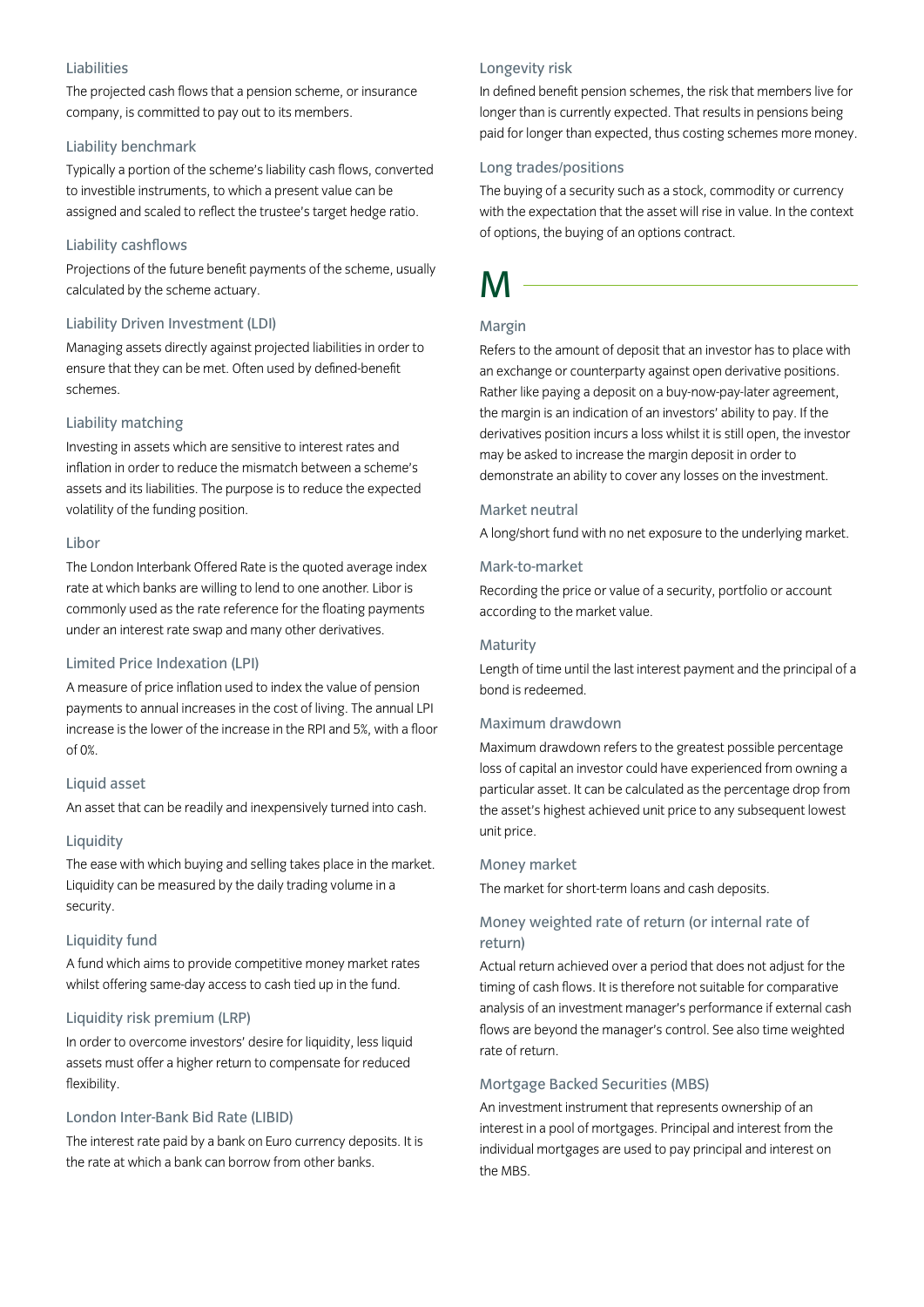## Multi-asset management

A single manager is responsible for several asset classes and is measured against a peer group or customised benchmark which specifies a fixed asset allocation. (The manager may or may not have discretion to vary the allocation around this benchmark.)

### Mutual fund

The US name for a pooled fund (usually an open-ended fund) operated by an investment manager.

# N

## Negative convexity

A bond is said to exhibit negative convexity when its price rises less for a downward move in yield than its price declines for an equal upward move in yield.

## Negative gearing

The purchase of an investment using borrowed funds, where the interest on the borrowing exceeds the income derived from the investment. For tax purposes, this negative net income can be offset against income gained from other sources. Negative gearing is most often associated with purchases of investment real estate, but can also apply in the case of shares or managed investments.

## Net Asset Value (NAV)

The market value of assets less the net present value (NPV) of any liabilities.

### Net Present Value (NPV)

A method used in evaluating investments whereby all future cash flows are first discounted at a given discount rate and then added. An investment is acceptable if the NPV is positive.

#### Nominal amount or value

The value stated on the face of a security.

Nominal interest rate/nominal rate of return The rate of interest or return before adjustment for inflation.

#### Non-cyclical stock

A security that is less sensitive to movements in the business cycle than a cyclical stock. For example, the performance of a utility company may be little impacted by an upturn or a downturn in the economic cycle. See also cyclical stock.

#### Non-performing loan

Loans on which the borrower is not making interest payments or repaying any of the original capital.

# O

## Offer price

Price at which a security or a unit in a pooled fund can be purchased. See also bid price.

#### Open interest

The total number of open positions in a particular futures contract.

## Open-ended fund

Collective investment scheme in which the number of units in the fund varies from day-to-day according to the number of investors wishing to buy or sell the holding in the fund.

## Open-Ended Investment Company (OEIC)

A form of pooled fund investment, which is governed by company law (as opposed to a unit trust which is governed by trustees).

#### Option

The right, but not obligation, to buy or sell a security at an agreed price within an agreed time period. The right to buy a security is known as a call option; the right to sell a security is known as a put option.

## Option Adjusted Spread (OAS)

An option adjusted spread analysis measures the incremental yield of a fixed-income security, adjusted for embedded options, compared to the term structure of interest rates. OAS is used for Corporate, Municipal, Mortgage, Convertible and Government securities.

#### **Originator**

Generally an institution such as a bank, that lends (e.g. mortgages) to borrowers. Once these loans are issued, they are assets sitting on the balance sheet of the originator.

#### Out-of-the-money

A call option whose exercise price is higher than the current underlying share price, or a put option with an exercise price below the current underlying share price.

#### Overcollateralisation

Occurs when the principal amount of an underlying pool of assets is greater than the principal amount of the issued securities. This is a form of credit enhancement as it lowers investors' exposure to default risk in the underlying pool of assets.

#### Overnight Indexed Swap (OIS)

An interest rate swap where the periodic floating payment is generally based on a return calculated from a daily compound interest investment.

#### Over-The-Counter (OTC)

A transaction that does not take place via an exchange. Many derivatives contracts are traded in this way.

#### Overweight

Exposure to a specific asset (or asset class) which is higher than the proportion it represents in the market index or benchmark against which the portfolio is measured. Investment managers may take overweight positions in shares or sectors they expect to outperform in order to add relative value to the portfolio.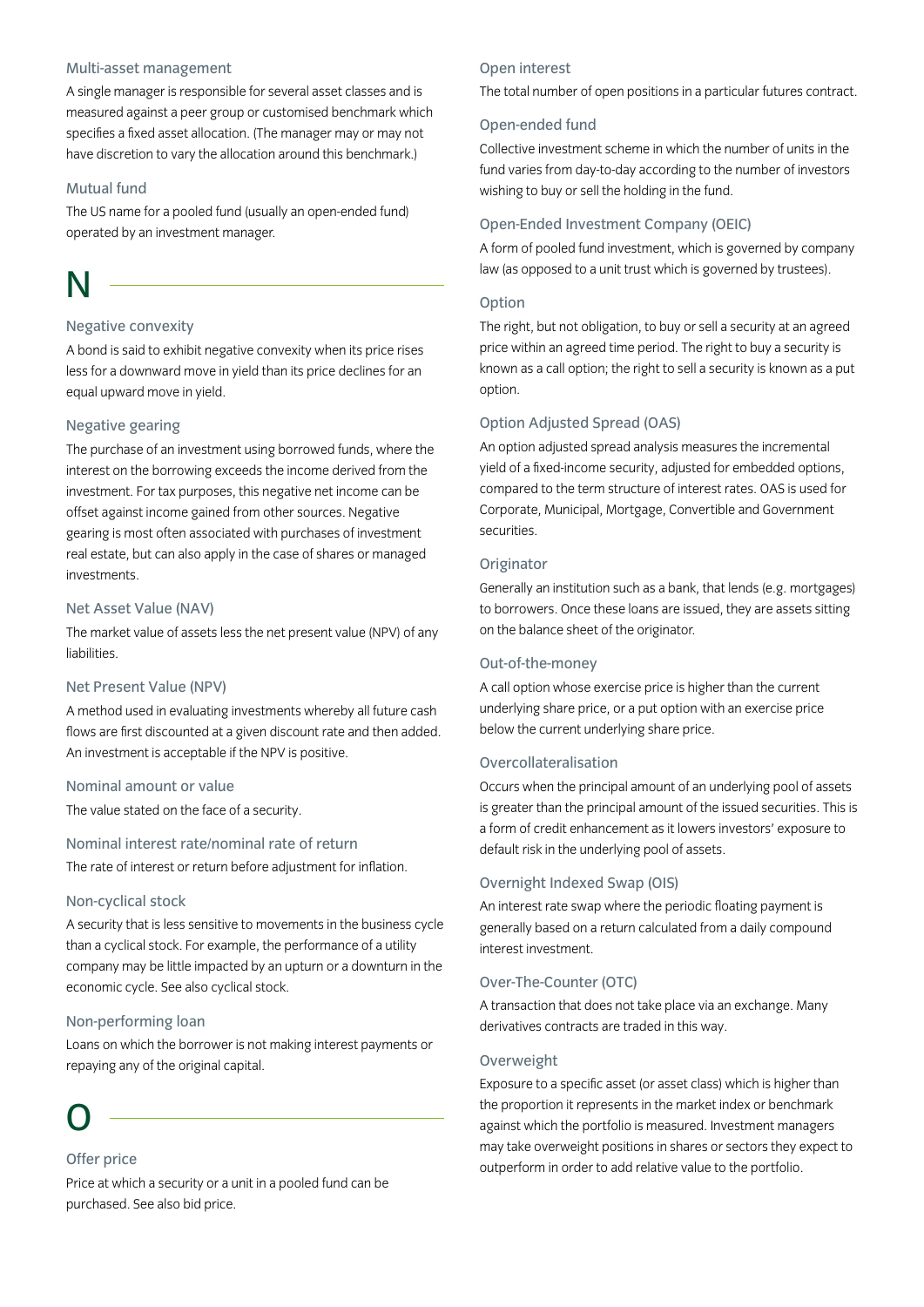## Pair trades

Strategy that pairs long and short ideas with a hedge to focus exposure on specific risk factors in the lead idea while minimising unwanted risks.

## Pension Protection Fund (PPF)

The Pension Protection Fund was established to pay compensation to members of eligible defined benefit pension schemes, when there is a qualifying insolvency event in relation to the employer and where there are insufficient assets in the pension scheme to cover Pension Protection Fund levels of compensation. Pension Protection Fund compensation payments will be funded partly by the assets transferred from schemes for which the Pension Protection Fund has assumed responsibility, and partly by an annual risk based levy raised on eligible pension schemes.

#### Performance attribution

Process which attributes outperformance or underperformance to the different investment decisions taken in the investment management process, such as asset allocation, stock selection, currency management, etc.

### Performance measurement

The calculation of a portfolio's return on its investments. This can be performed on total assets or on individual asset classes. For the purposes of analysing a manager's performance relative to benchmark, performance is calculated on a time weighted rate of return basis which is unaffected by the size and incidence of client cash flows (which are outside of the manager's control). See also money weighted rate of return (or internal rate of return).

## Performance related fee

A management fee determined by the degree of outperformance relative to an agreed benchmark.

## Perpetuity

An annuity in which the periodic payments begin on a fixed date and continue indefinitely.

## Pooled fund

Vehicle in which a number of investors pool their assets so that they can be managed on a collective basis. This usually suits investors wishing to invest in a broad spread of investments. Holdings in a pooled fund are denominated in units or shares that are re-priced regularly to reflect changes in the value of underlying assets. This allows investors to value their holdings and provides a basis upon which transactions into and out of the fund can take place.

## Primary market

The main market for the purchase and sale of an investment.

#### Principal, face value or nominal amount

That amount inscribed on the face of a security, exclusive of interest or premium, due to a security holder at maturity and it is the amount used in the computation of interest due on such security.

### Principles of Responsible Investment (PRI)

The PRI is the world's leading proponent of responsible investment. It works to understand the investment implications of environmental, social and governance (ESG) factors and to support its international network of investor signatories in incorporating these factors into their investment and ownership decisions. See www.unpri.org/about for more information.

#### Put option

The purchaser of a put option has the right, but not the obligation, to sell an asset at an agreed price within an agreed time limit. See also call option.

### PV01

A measure of an instrument or portfolio's sensitivity to changes in interest rates. It measures the change in the present value of the instrument or portfolio resulting from a 0.01% upward shift in the yield curve.

# Q

## Qualifying Investor Alternative Investment Fund (QIAIF)

An open-ended or closed-end fund permitted to be sold only to qualifying investors who are typically professional or experienced investors. Previously known as a Qualifying Investor Fund (QIF).

## R

## Real interest rate/real rate of return

Nominal interest rate or nominal rate of return adjusted for inflation.

#### Redemption

When a debt (bond) is cancelled by repayment of the capital (principal) to the bond holders.

## Redemption yield (or gross redemption yield)

The combined capital and interest return that an investor will earn on a bond to redemption.

#### Re-investment risk

The risk arising from uncertainty in the interest rate at which coupons and principal repayments will be reinvested.

## Repurchase agreement (REPO)

An agreement to sell securities, usually bonds, to another party and to buy them, back at a specified date and price, usually after a few days.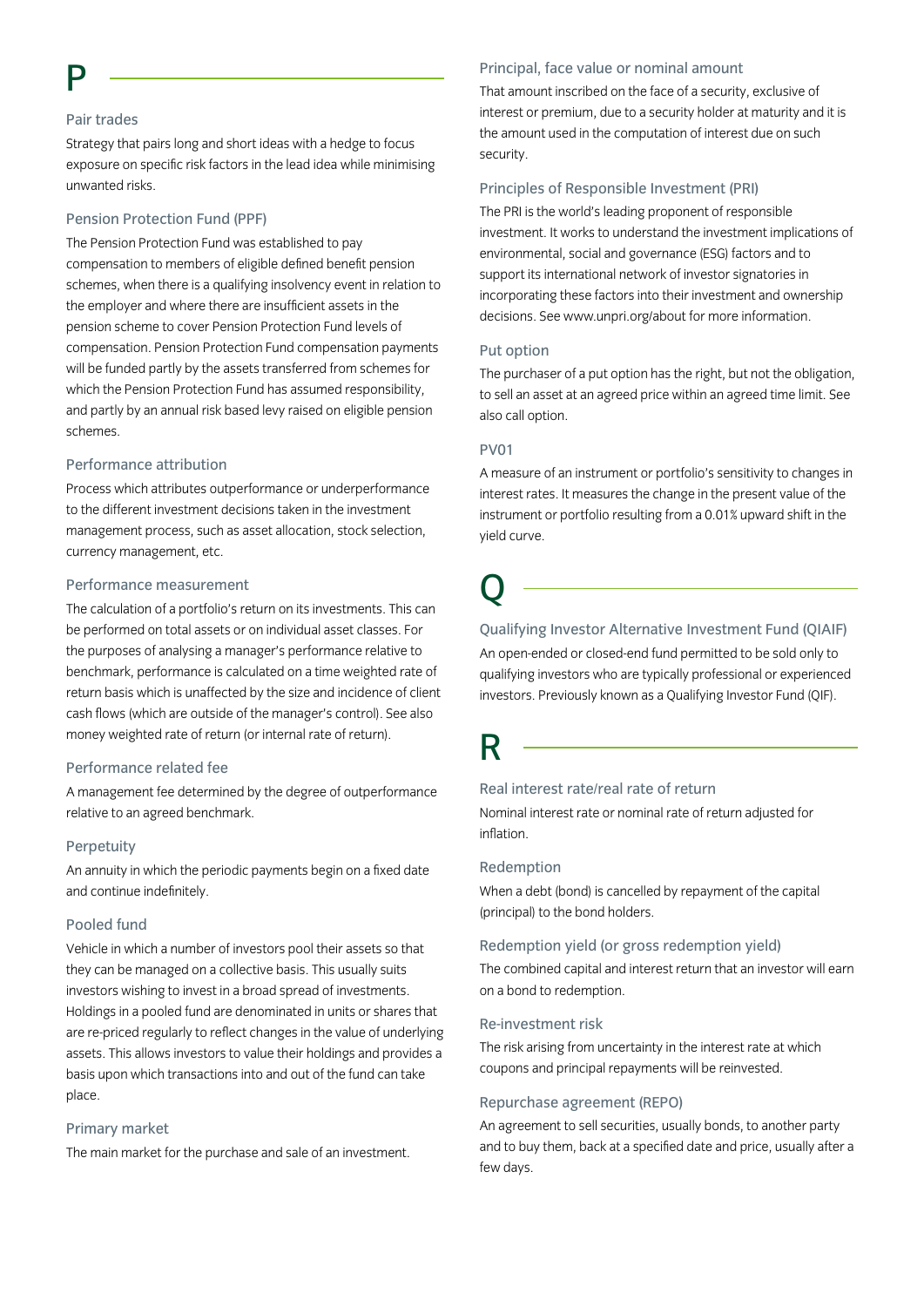## Residential mortgage-backed securities (RMBS)

Secured on a pool of residential mortgages. These are typically amortising, meaning that the cash flows will include both interest and principal payments. The underlying mortgages can have varying characteristics: prime mortgages (e.g. the highest quality, most credit-worthy borrowers), buy-to-let mortgages and non-conforming mortgages (e.g. borrowers that don't meet standard borrowing criteria).

#### Responsible investment

Responsible investment typically refers to an approach that seeks to take ESG risk factors into account alongside other risks, including financial factors. For more information, please see our ESG glossary available [here](https://www.insightinvestment.com/globalassets/documents/useful-investor-information/esg-glossary.pdf).

## Retail Prices Index (RPI)

The most common measure of inflation in the UK. A basket of representative retail goods in the market is priced monthly to monitor the rate of price inflation. See also Limited Price Indexation (LPI).

#### Return

Usually a percentage which takes account of the income generated and the increase in value of a security over a given period, such as a year. Often confused with yield, which only takes account of the income.

#### Risk

The possibility that a particular outcome may not occur. In investment terms, risk is used to define all of the uncertainty relating to an asset, including upside as well as downside possibilities. (The popular definition of risk is the downside only). Risk in investment returns is commonly measured by the variance of the historical returns.

#### Risk premium

The incremental return that an investor expects over and above the risk-free rate of return in exchange for assuming an additional amount of risk.

## Risk tolerance/appetite

Extent to which an investor is prepared to accept volatility risk in a portfolio to achieve higher returns.

#### Risk-free rate of return

The return on cash is typically taken as a measure of the risk-free return against which other riskier assets are measured.

## Risk-reward trade-off

The balance that all investors must strike between the desire for higher returns and low risk.

#### Roll period

Futures contracts expire, so to maintain exposure to an index, contracts have to be sold and new ones bought as expiry dates approach. This process is known as rolling. The roll period is the period in which this 'rolling' takes place.

## S

## Secondary market

A market in which an investor purchases a security from another investor rather than the issuer.

## Secured bond

A bond for which the issuer has set aside assets as collateral to ensure principal repayment and encourage timely interest payments.

## Securitisation

The process of creating a tradable financial instrument by combining other non-tradable instruments, usually loan-based assets, and marketing them to investors.

#### **Security**

A negotiable certificate evidencing a debt or equity obligation.

#### **Settlement**

Payment or collection of proceeds after trading a security.

#### Short-dated bond

A bond with a term to redemption of less than five years.

### Short-selling

Borrowing a security and selling it with the expectation of being able to repurchase it at a later date at a lower price, thereby making a profit.

## Social bond

A bond that specifies its proceeds will be used to have a positive social impact. For more information, please see our ESG glossary available [here](https://www.insightinvestment.com/globalassets/documents/useful-investor-information/esg-glossary.pd).

## Sovereign debt

Bonds issued by a central government.

## Special purpose vehicle (SPV)

A subsidiary company whose operations are limited to the acquisition and financing of specific assets.

#### Spot price

The present market price of the relevant commodity, currency or investment instrument.

## Spread

The difference in yield between two different bonds, for example the extra yield offered by corporate bonds over gilts.

## Spread duration

A measure of the percentage change in a bond's price for a 1% change in its option-adjusted spread. Often used to quantify the sensitivity of a portfolio to changes in spreads. The spread duration of a portfolio is the market weighted average of the spread duration of all its securities.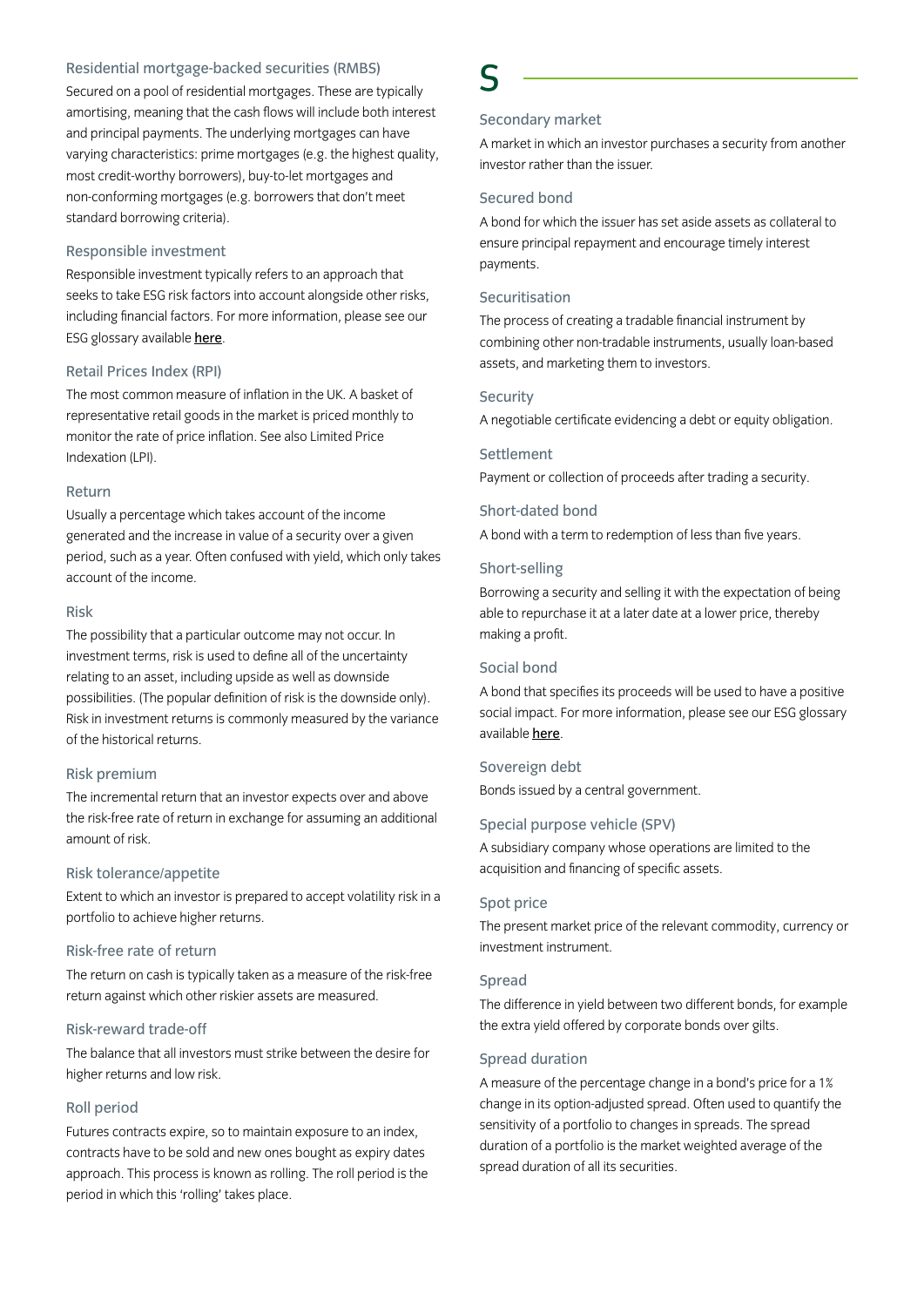## Standard deviation

A statistical measure of the variability of returns. Though often used to quantify risk, it assumes a normal (Gaussian) distribution of returns which may be unrepresentative of the behaviour of financial markets.

### Strategic asset allocation

Development of a long-term asset allocation that is expected to meet the investor's return objectives at an acceptable level of risk. See also tactical asset allocation.

## Supply chain finance

Provides short-term credit that optimises working capital for both the buyer and the seller. Supply chain finance generally involves the use of a technology platform in order to automate transactions and track the invoice approval and settlement process from initiation to completion.

#### Sustainable investment

A broad term used to refer to investment approaches that reflect sustainability themes, typically focusing on the long-term impact on the environment and/or society. For more information, please see our ESG glossary available [here](https://www.insightinvestment.com/globalassets/documents/useful-investor-information/esg-glossary.pdf).

## Sustainability bond

A bond that specifies its proceeds will be used to have a positive environmental and/or social impact. For more information, please see our ESG glossary available [here](https://www.insightinvestment.com/globalassets/documents/useful-investor-information/esg-glossary.pdf).

#### Swap

A contractual agreement to exchange a stream of periodic payments between counterparties. See also interest rate swap and inflation-linked swap.

## T

## Tactical asset allocation

Short-term deviation from a long-term strategic asset allocation to exploit predicted short-term relative movements in markets.

#### Time weighted rate of return

Rate of return of an asset or a portfolio that adjusts for the effect of cash flows. The time weighted return can be used to compare portfolios' performance against each other and against market indices since it is unaffected by the size and incidence of external cash flows (which are outside the investment manager's control). See also money weighted rate of return.

## Total return

The overall return on a stock or portfolio taking into account changes in capital values and income earned.

#### Total return swap

A contract where the total return on a specified asset is exchanged for fixed or floating payments.

## Trade receivables

A mounts billed by a company to its customers when it delivers goods or services to them in the ordinary course of business. These billings are typically documented on formal invoices, which are summarised in an accounts receivable aging report.

#### **Tranche**

A tier created during the process of dividing up access to an underlying pool of assets into securities of varying seniority and/or maturities.

## Transaction costs

The costs incurred when buying or selling and securities. Also referred to as explicit costs.

U

## Undertakings for Collective Investments in Transferable Securities (UCITS)

The UCITS legislation governs how a fund can be marketed within the European Union and is designed to allow cross border fund sales to investors of different nationalities. To obtain UCITS status a fund must invest within defined but wide parameters.

## Underweight

Exposure to a specific asset (or asset class) which is lower than the proportion it represents in the market index or benchmark against which the portfolio is measured. Investment managers may take underweight positions in shares or sectors they expect to underperform in order to add value to the portfolio.

## Unit trust

A pooled fund that is established under trust. If there is a demand for units, the manager will create more units for sale to investors. If investors wish to redeem their units, the manager will buy them back and cancel them.

## Unsecured debt

A debt obligation with no collateral and backed only by the debtor's creditworthiness.

## V

## Variable interest rate

An interest rate that adjusts over time because it is based on an underlying benchmark interest rate such as Libor or base rates.

#### Variation margin

A payment made by counterparties to a trade to cover daily, or even intraday, profits and losses.

#### Volatility

A measure of risk that encompasses the variation in an investment's return or price over a set time period versus the expected return or price, as represented by the mean. See also standard deviation.